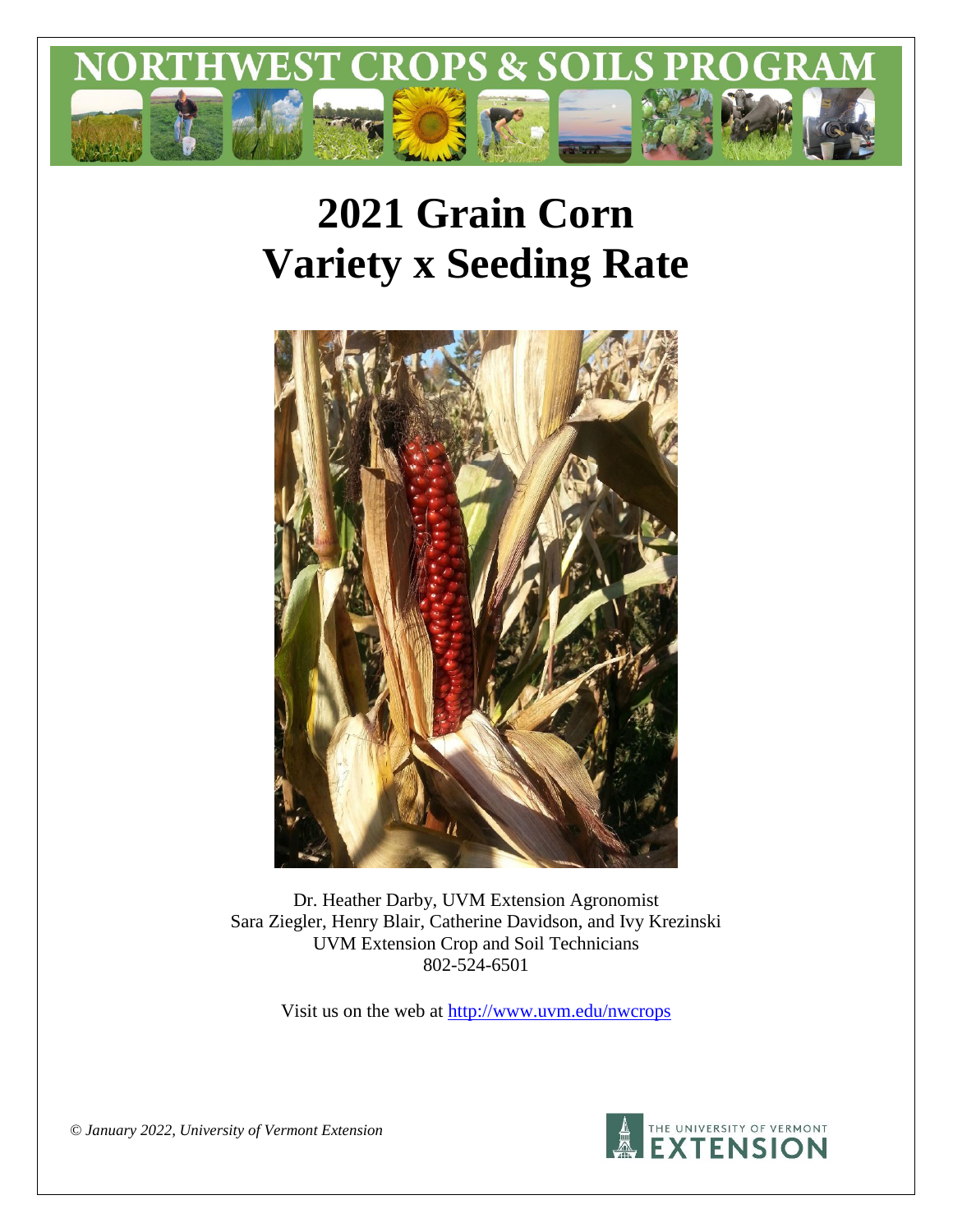## **2021 GRAIN CORN VARIETY X SEEDING RATE TRIAL Dr. Heather Darby, University of Vermont Extension heather.darby[at]uvm.edu**

In the Northeast there is a strong demand from consumers to have access to a wide range of locally produced food products. This demand creates opportunities for specialty value-added markets and crops to emerge. One market that has been gaining popularity and expanding recently in the Northeast is the specialty corn market. Flint corn has very hard starch and can be ground and used in tortillas, tamales, corn meal, grits, and other products. Flint has a high proportion of hard starch in the kernel that produces a coarse meal. This is different than a soft-starch flour corn that, when ground, results in a fine flour. Dent corn is similar as it has a lower proportion of hard starch than flint corn, and thus forms a small dent on top of each kernel when mature (Figure 1). Flint and flour corn types, although recorded as being grown by Native Americans, have largely not been produced on a commercial scale in this region. However, new food entrepreneurs are looking to source local grain corn, producing potential value-added markets for local farmers. Therefore, it is important to evaluate both commercially available and locally saved flint, flour, and dent corn varieties to determine varieties that are well suited to our northern climate and production practices that produce economically viable yields and meet the quality expectations of this new market.

The University of Vermont Extension Northwest Crops and Soils Program conducted a grain corn variety x seeding rate trial in 2021 to evaluate commercially available flint and heirloom dent corn varieties planted at varying seeding ratesfor yield, quality, and suitability to our northern climate. It is important to remember that the data presented are from a replicated research trial from only one location in Vermont and represent only one season. Crop performance data from additional tests in different locations and over several years should be compared before making varietal selections or altering production practices.





# **MATERIALS AND METHODS**

In 2021, two grain corn varieties, one flint and one heirloom dent, were each seeded at six different seeding rates at Borderview Research Farm in Alburgh, Vermont (Table 1). The trial design was a randomized complete block with split plots and four replications. Main plots were the varieties while sub-plots were seeding rates ranging from 20,000 to 30,000 seeds ac<sup>-1</sup>. Plots were evaluated for populations, lodging, grain yield, grain moisture, and grain test weight. The soil type at the Alburgh location is a Covington silty clay loam. The seedbed was prepared with a Pottinger TerraDisc. The previous crop was corn silage. Prior to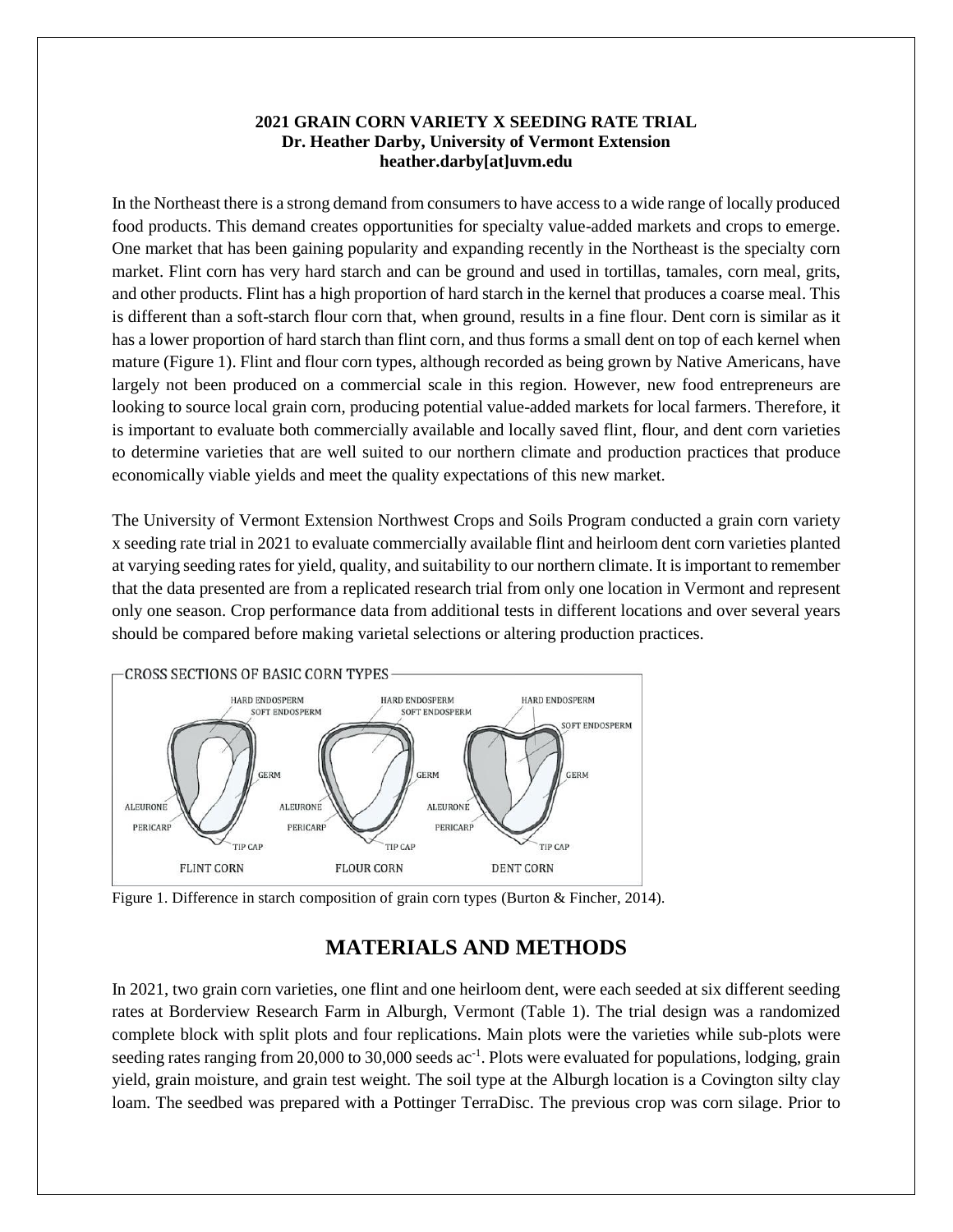planting, plots were fertilized with 19-19-19 at a rate 300 lbs  $ac^{-1}$  on 6-Apr. Plots were planted on 24-May with a 4-row cone planter with John Deere row units fitted with Almaco seed distribution units (Nevada, IA). Liquid starter fertilizer (9-18-9) was applied at planting at a rate of 5 gal ac<sup>-1</sup>. Plots were 20' long and consisted of four rows of corn 30" apart. Populations were counted in each plot after emergence prior to harvest. An application of Acuron was made on 4-Jun at a rate of 3 qt ac<sup>-1</sup> to control weeds. On 7-Jul, plots were top-dressed with  $400$  lbs ac<sup>-1</sup> 24-12-18.

| Location                         | <b>Borderview Research Farm- Alburgh, VT</b>                |  |  |  |  |
|----------------------------------|-------------------------------------------------------------|--|--|--|--|
| Soil type                        | Covington silty clay loam                                   |  |  |  |  |
| Previous crop                    | Corn silage                                                 |  |  |  |  |
| Row width (in)                   | 30                                                          |  |  |  |  |
| Plot size (ft)                   | 10 x 20                                                     |  |  |  |  |
| Varieties                        | Cascade Ruby-Gold (flint type)<br>Wapsie Valley (dent type) |  |  |  |  |
| Seeding rates (seeds $ac^{-1}$ ) | 20,000<br>22,000<br>24,000<br>26,000<br>28,000<br>30,000    |  |  |  |  |
| Planting date                    | $24$ -May                                                   |  |  |  |  |
| Tillage operations               | <b>Pottinger TerraDisc</b>                                  |  |  |  |  |
| Weed control                     | $3$ qt ac <sup>-1</sup> Acuron 4-Jun                        |  |  |  |  |
| Harvest dates                    | 8-Oct (Cascade Ruby-Gold)<br>5-Nov (Wapsie Valley)          |  |  |  |  |

**Table 1. Treatment and trial management information.**

On 8-Oct and 5-Nov the Cascade Ruby Gold and Wapsie Valley plots were harvested respectively. Corn populations and the number of barren plants, plants that did not form an ear, were counted. Plots were also visually assessed for lodging severity on a scale from 0 (no lodging) to 5 (completely lodged). Corn was picked by hand and fed through an Almaco SPC50 plot combine. The corn from each plot was weighed and the moisture and test weight measured using a Dickey John Mini-GAC Plus moisture and test weight meter.

Yield data and stand characteristics were analyzed using mixed model analysis using the mixed procedure of SAS (SAS Institute, 1999). Replications within trials were treated as random effects, and hybrids were treated as fixed. Hybrid mean comparisons were made using the Least Significant Difference (LSD) procedure when the F-test was considered significant  $(p<0.10)$ . Variations in yield and quality can occur due to variations in genetics, soil, weather, and other growing conditions. Statistical analysis makes it possible to determine whether a difference among hybrids is real or whether it might have occurred due to other variations in the field. At the bottom of each table a LSD value is presented for each variable (i.e. yield). Least Significant Differences (LSDs) at the 0.10 level of significance are shown. Where the difference between two hybrids within a column is equal to or greater than the LSD value at the bottom of the column, you can be sure that for 9 out of 10 times, there is a real difference between the two hybrids.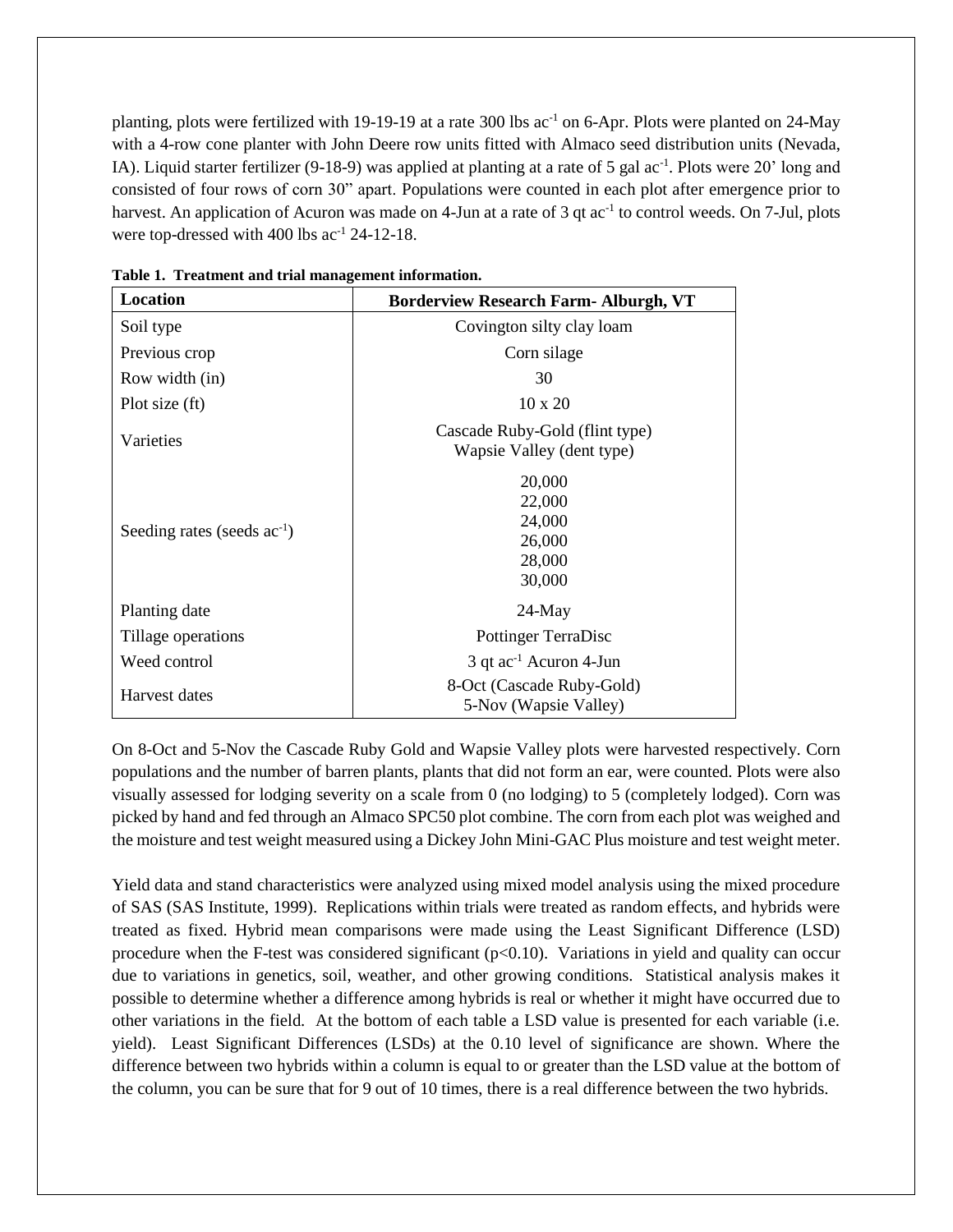Hybrids that were not significantly lower in performance than the highest hybrid in a particular column are indicated with an asterisk. In this example, hybrid C is significantly different from hybrid A but not from

hybrid B. The difference between C and B is equal to 1.5, which is less than the LSD value of 2.0. This means that these hybrids did not differ in yield. The difference between C and A is equal to 3.0, which is greater than the LSD value of 2.0. This means that the yield of these hybrids were significantly different from one another. The asterisk indicates that hybrid B was not significantly lower than the top yielding hybrid C, indicated in bold.

| <b>Hybrid</b> | Yield  |
|---------------|--------|
| А             | 6.0    |
| B             | $7.5*$ |
| ( `           | $9.0*$ |
| LSD           | 20     |

# **RESULTS**

Weather data was recorded with a Davis Instrument Vantage Pro2 weather station, equipped with a WeatherLink data logger at Borderview Research Farm in Alburgh, VT (Table 2). Temperatures were above normal in all months except for July which experienced temperatures more than four degrees below normal. Rainfall was below normal through August with September being approximately normal and October receiving more than two inches above normal. Overall, the region was classified as being in abnormally dry or moderate drought conditions for the majority of the season (Drought.gov). These conditions also brought more Growing Degree Days (GDDs) with a total of 2496 being accumulated through the growing season, 110 above the 30-year normal.

| Alburgh, VT                         | June    | July    | August  | September | October |
|-------------------------------------|---------|---------|---------|-----------|---------|
| Average temperature $({}^{\circ}F)$ | 70.3    | 68.1    | 74.0    | 62.8      | 54.4    |
| Departure from normal               | 2.81    | $-4.31$ | 3.25    | 0.14      | 4.07    |
|                                     |         |         |         |           |         |
| Precipitation (inches)              | 3.06    | 2.92    | 2.29    | 4.09      | 6.23    |
| Departure from normal               | $-1.20$ | $-1.14$ | $-1.25$ | 0.42      | 2.40    |
|                                     |         |         |         |           |         |
| Growing Degree Days (50-86°F)       | 597     | 561     | 727     | 394       | 217     |
| Departure from normal               | 73      | $-134$  | 85      | 7         | 79      |

**Table 2. Weather data for Alburgh, VT, 2021.**

Based on weather data from a Davis Instruments Vantage Pro2 with WeatherLink data logger. Historical averages are for 30 years of NOAA data (1991-2020) from Burlington, VT.

## *Impact of Variety*

The two varieties in the trial differed significantly in the proportion of plants that were barren and in lodging severity, but performed statistically similarly in all other measures including yield (Table 3). The Cascade Ruby-Gold variety had approximately twice the number of barren plants compared to the Wapsie Valley, totaling over 1000 plants ac<sup>-1</sup>. This accounted for approximately 5% of Cascade Ruby-Gold plants. The two varieties, across all seeding rates, established an average of 20,274 plants ac<sup>-1</sup> and did not differ statistically. In addition to barren plants, the Cascade Ruby-Gold variety experienced significantly higher lodging severity. While no lodging was observed in the Wapsie Valley plots, on average the Cascade Ruby-Gold plots had a lodging severity of 2.25 on a scale from 0-5. Lodging prior to harvest can leave ears vulnerable to damage from pests and rot while also increasing the potential for greater harvest losses as some lodged stalks may leave ears too low to combine easily. Despite this, both varieties yielded well producing an average of 4569 lbs ac<sup>-1</sup> or 81.6 bu ac<sup>-1</sup> when adjusted to 13% moisture. The varieties did not differ in the moisture content at harvest or kernel test weight. Both varieties required additional drying to reduce kernel moisture to safe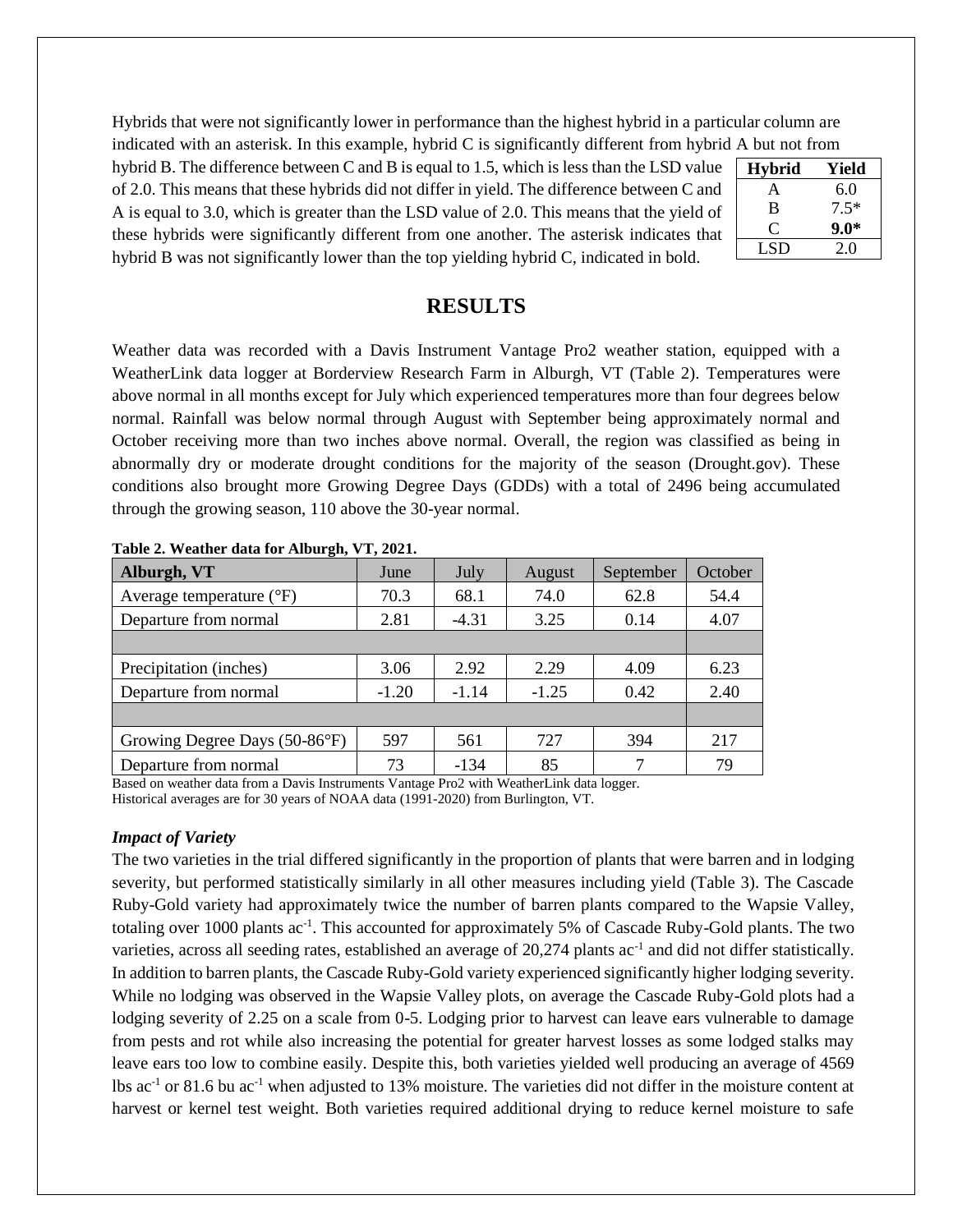storage levels and had test weights below the industry standard for shell corn of 56 lbs bu<sup>-1</sup>. This was likely due to dry conditions throughout the season, especially during critical developmental stages including pollination and seed fill.

|                       | <b>Barren</b>           |               |             | <b>Harvest</b> | <b>Test</b>            | Yield at 13%           |                |
|-----------------------|-------------------------|---------------|-------------|----------------|------------------------|------------------------|----------------|
| <b>Variety</b>        | <b>Populations</b>      | <b>plants</b> | Lodging     | moisture       | weight                 |                        | moisture       |
|                       | plants ac <sup>-1</sup> |               | $0-5$ scale | %              | $lbs$ bu <sup>-1</sup> | $lbs$ ac <sup>-1</sup> | $bu$ $ac^{-1}$ |
| Cascade Ruby-Gold     | 20564                   | 1016          | 2.25        | 22.3           | 53.2                   | 4776                   | 85.3           |
| <b>Wapsie Valley</b>  | 19983                   | 526           | 0.00        | 21.7           | 53.3                   | 4341                   | 77.5           |
| Level of significance | NS†                     | $***+$        | $***8$      | NS             | <b>NS</b>              | NS                     | <b>NS</b>      |
| Trial mean            | 20274                   | 771           | 1.13        | 22.0           | 53.2                   | 4569                   | 81.6           |

|  | Table 3. Harvest characteristics of two specialty corn varieties, 2021. |  |  |  |
|--|-------------------------------------------------------------------------|--|--|--|
|  |                                                                         |  |  |  |

†NS- not statistically significant

 $\ddagger^{**} 0.05 < p > 0.01$ 

§\*\*\**p* < 0.0001

## *Impact of Seeding Rate*

Seeding rate did not significantly impact yield, test weight, lodging, or the proportion of barren plants (Table 4). The highest yield was obtained at a seeding rate of  $26,000$  plants ac<sup>-1</sup> but did not significantly differ from all other seeding rates including down to 20,000 plants ac<sup>-1</sup> and up to 30,000 plants ac<sup>-1</sup>. This suggests that, for these two corn varieties, no additional yield benefit is gained from increasing seeding rates beyond 20,000 plants ac<sup>-1</sup>. Plant populations differed significantly. which was intended. However, it is interesting to note the actual plant populations attained by each seeding rate. While seeding rates ranged from 20,000 to 30,000 plants  $ac^{-1}$ , actual harvest populations ranged from 17,152 to 23,196 plants  $ac^{-1}$ . While the actual populations attained in the trial followed the intended treatments on a relative basis, these data also suggest that these corn varieties may be even produce substantial yields when planted at rates less than 20,000 plants ac<sup>-1</sup>. Some of the discrepancy between the seeding rate and final plant population attained may have been due to the exceptionally dry conditions following planting and throughout the trial, which likely impacted germination and establishment.

#### **Table 4. Harvest characteristics of six seeding rates of grain corn, 2021.**

| <b>Seeding rate</b>   | <b>Populations</b>  | <b>Barren</b><br><i>plants</i> | Lodging     | <b>Harvest</b><br>moisture | <b>Test</b><br>weight  | Yield at 13%<br>moisture |              |
|-----------------------|---------------------|--------------------------------|-------------|----------------------------|------------------------|--------------------------|--------------|
| plants $ac^{-1}$      | plants $ac^{-1}$    |                                | $0-5$ scale | $\%$                       | $lbs$ bu <sup>-1</sup> | $lbs$ ac <sup>-1</sup>   | bu $ac^{-1}$ |
| 20,000                | 17152d <sup>+</sup> | 599                            | 1.13        | 22.3ab                     | 53.3                   | 5037                     | 90.0         |
| 22,000                | 18785cd             | 708                            | 1.00        | 22.5 <sub>b</sub>          | 52.8                   | 4814                     | 86.0         |
| 24,000                | 19765c              | 762                            | 1.25        | 22.3ab                     | 52.5                   | 4618                     | 82.5         |
| 26,000                | 20637bc             | 871                            | 1.25        | 22.5ab                     | 54.6                   | 5506                     | 98.3         |
| 28,000                | 22107ab             | 980                            | 1.13        | 22.6b                      | 52.1                   | 4914                     | 87.8         |
| 30,000                | 23196a              | 708                            | 1.00        | 20.2a                      | 54.1                   | 2924                     | 52.2         |
| Level of significance | $*** +$             | <b>NS</b>                      | <b>NS</b>   | $***$                      | <b>NS</b>              | <b>NS</b>                | <b>NS</b>    |
| Trial mean            | 20274               | 771                            | 1.13        | 22.0                       | 53.2                   | 4569                     | 81.6         |

†Within a column, treatments with the same letter performed statistically similar.

‡Treatments were significantly different at the following p values \*\*  $0.05 < p > 0.01$ ; \*\*\* $p < 0.0001$ .

§NS- not statistically significant.